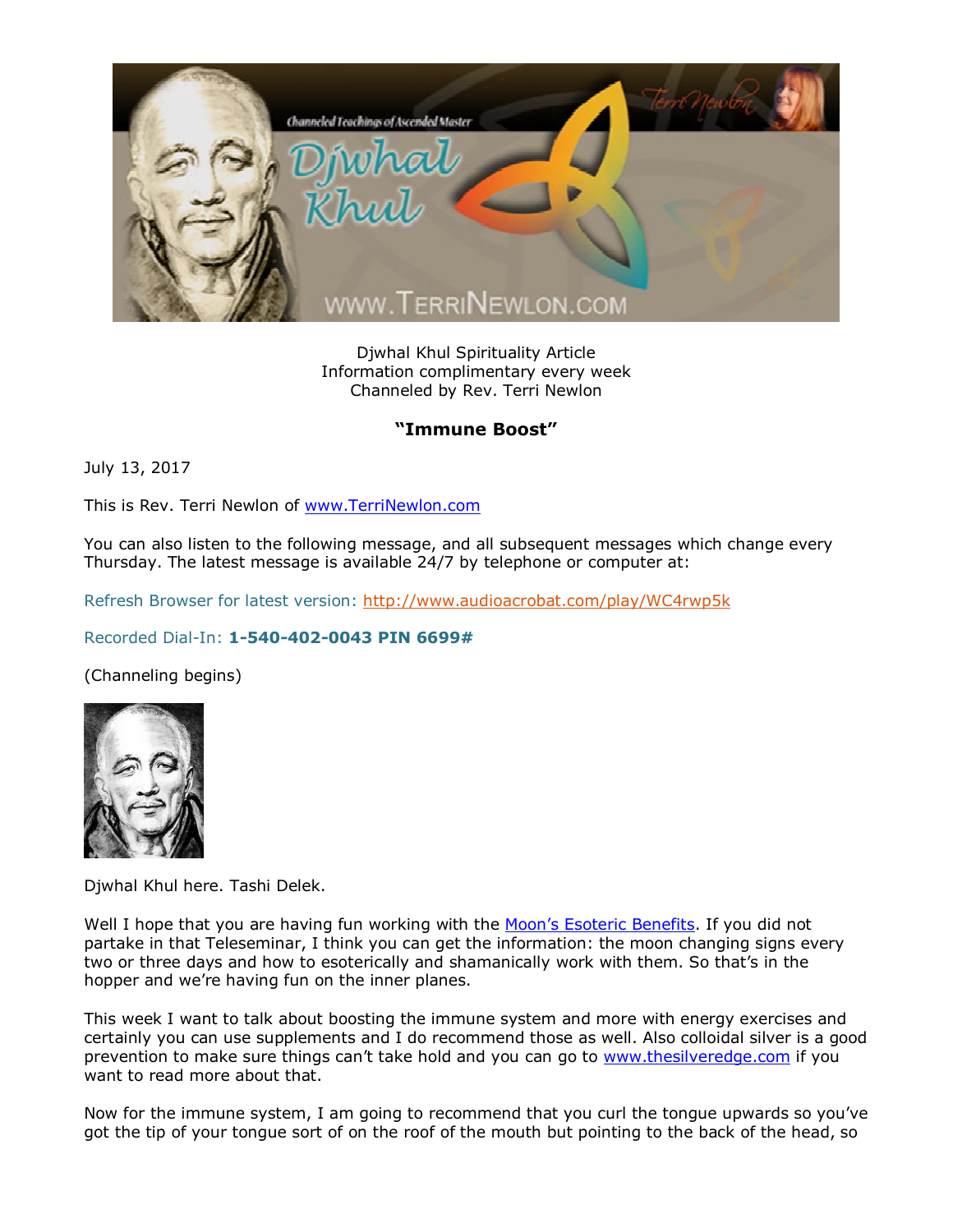you're curling the tongue, kind of folding it in half if you will, in an upward way. Then make the mouth smile while you're doing that and then very gently tap the tip of your nose about 12-13 times and then while holding the tongue folded back on the roof of the mouth with a smile on your face, then I am going to suggest that you tap the thymus gland which is in the center of the chest. And again, you are just doing a very gentle motion. It would be best if you used the first three fingers, so omit the thumb and the pinkie. Use any of the other three fingers. That changes the polarity there.

Then there is one more point that I think is quite beneficial to get an emotional discharge, and that would be at the side of the body at the base of the rib cage, so maybe just a little bit above the waist line and you're tapping again the first three fingers, gently in that area, about 12-13 times and if you're sensitive you will probably feel a rush of energy go down the legs. That's a way to kind of discharge any emotional storage, which is powerful way to drag the immune system down.

Now we're going to go to the 3rd Eye Center for the final tapping and that will be again those first three fingers tapping right about the brow point, so the very top of the nose. And again 12 or 13 times. 13 is a good karmic number. 12 of course is a very spiritual number as well. And you can do it less or more depending upon when you feel a kind of release. And then you can relax the mouth. You just let your tongue go back to normal and facial expression normal.

Alright Dear Ones. As always, thank you and my love to you.

## *Djwhal Khul*

Channeled by Rev. Terri Newlon [www.TerriNewlon.com](http://www.terrinewlon.com/)

Follow Djwhal Khul on Twitter! <http://twitter.com/DKupdate>

Join Terri on Facebook <http://www.facebook.com/terri.newlon>

Join our e-newsletter<http://terrinewlon.com/>

Training for Modern Mystics Channeled Teachings for Everyday Spirituality Online Resource for Personal and Spiritual Growth [www.TerriNewlon.com](http://www.terrinewlon.com/)

(Spirituality Article, Transcribed by Micheline Ralet)

About Reverend Terri:

Terri Newlon is a world renowned spiritual teacher and conscious voice channel for Ascended Master Djwhal Khul. Djwhal Khul has worked through numerous channels, including Madam H.P. Blavatsky and Alice A. Bailey, and is well known to spiritual students. His work through Terri began in 1980 when she studied under Janet McClure and The Tibetan Foundation, Inc., and has resulted in an extensive online global support system of practical spiritual teachings.

She is also a gifted health Empath and has trained thousands of mediums and psychics. One of her specialties is instructing other natural sensitives how to turn on and off their abilities so they can live well-balanced lives, without neglecting their own physical, emotional, mental and spiritual requirements.

Terri is a workshop leader, holistic consultant, public speaker, radio and TV guest.

Disclaimer:

Rev. Terri Newlon does not guarantee the accuracy of her insights and is in no way responsible for the interpretation of this material. The recipient is 100% responsible for any action taken based on